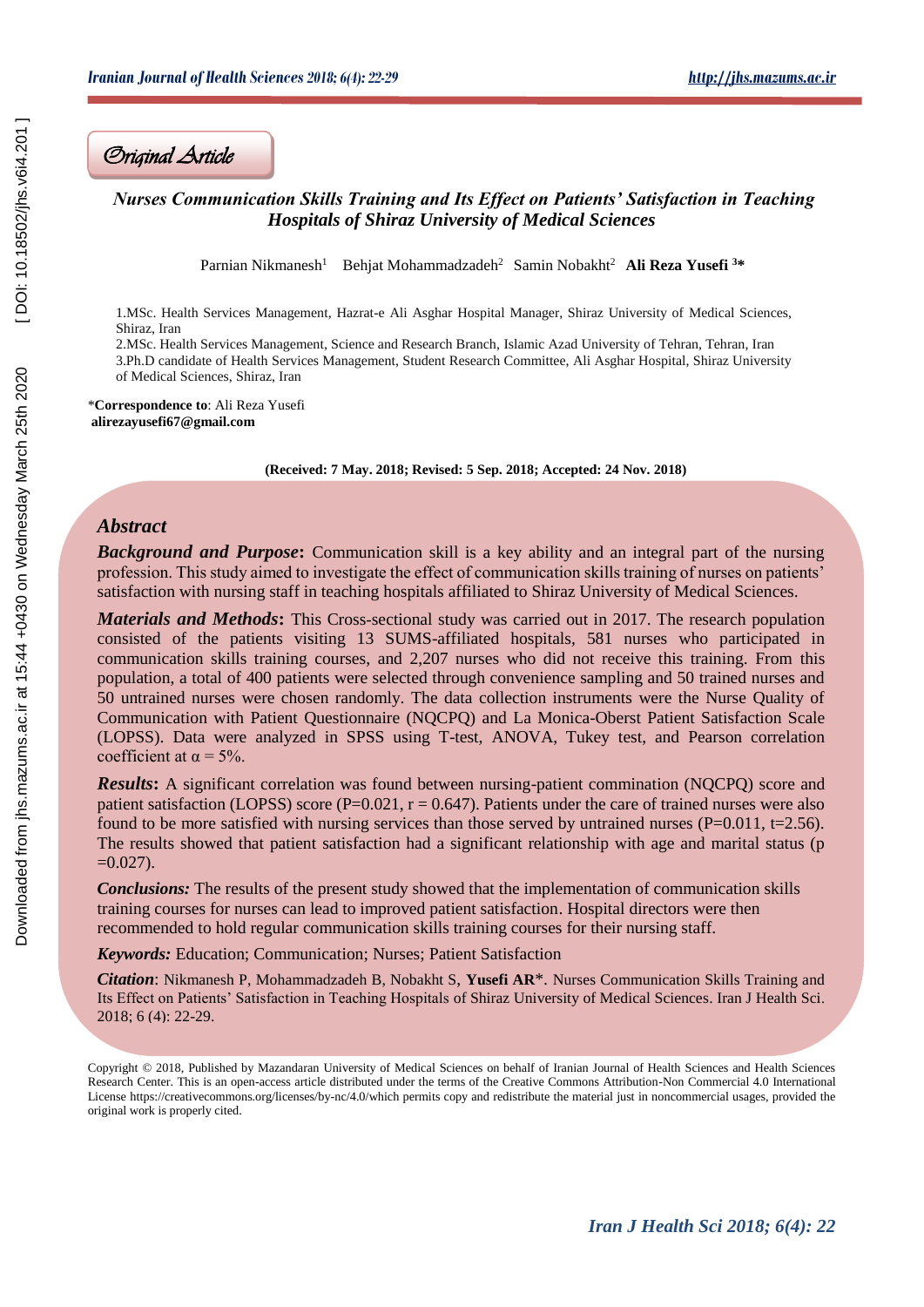# *1. Introduction*

In the healthcare profession, the acquisition and use of communication skills play a key role in the accurate diagnosis of diseases, providing effective treatment, improving patient satisfaction, and resolving their problems (1). Communication is an essential tool for healthcare providers to gather critical information, make proper decisions, and send empathy signals to the recipients of these services (2). Providing quality nursing care requires a professional, but the one who can make empathic relationship with patients (3); thus, communication is a fundamental concept and an important part of nursing profession (4). Nurses have to overcome many challenges with varying degrees of difficulty, intensity, and personal impact depending on the type of treatment environment (5). They are given tasks to provide comprehensive healthcare in close contact with patients, and patients need nurses for self-care and nursing services (6). Thus, the quality of interaction between nurses and patients can be regarded as a metric for the care efficacy and dynamicity (7). As a result, an improvement in the nurses' communication skills will lead to positive changes in their professional behavior and, therefore, in clinical conditions of patients (8).

Research has shown that proper nursepatient communication can improve the patient health not only in regard to disease, but also in physical, emotional, mental, and social sense (9). Studies also show that the source of many complaints about care services and incorrect implementation of physicians' orders by patients is the communication problems rather than the incompetence of healthcare staff (8). A study conducted by Cinar et al. indicated

that communication skills training programs led to improved communication skills of emergency medicine residents, increased patient satisfaction, and reduced complaints (10). In another study, Bays et al. found that improved communication skills improved the skills of trainees to deliver bad news and show empathy with patients suffering from severe conditions (11).

Another issue closely associated with the quality of healthcare services is how to measure the patient satisfaction. With the rising social pressure on healthcare systems to improve the care service quality, the increasing involvement of the media in confrontation to shortcomings, and the higher awareness of patients about their rights and consequently their rising expectations, these systems now have to pay closer attention to the results of patient satisfaction surveys, and give higher priority to patient rights (12). Patient satisfaction is the outcome of a complex set of factors and cannot be achieved without careful attention to several aspects of services, including the quality of nursing care (12). In this regard, the proper nursepatient communication is a basic necessity for the trust between nurses and patients, and the provision of safe and high-quality service (13), which can lead to improved patient satisfaction. A study by Ozaras and Abaan indicated that the nurses' communication problems and inability to establish positive relationships with patients were among the causes of distrust between patients and nurses (6), which can lead to patient dissatisfaction. Given the importance of communication of service providers with patients and its role in shaping the patients' perception of nursing service, this study aimed to investigate the effect of communication skills training of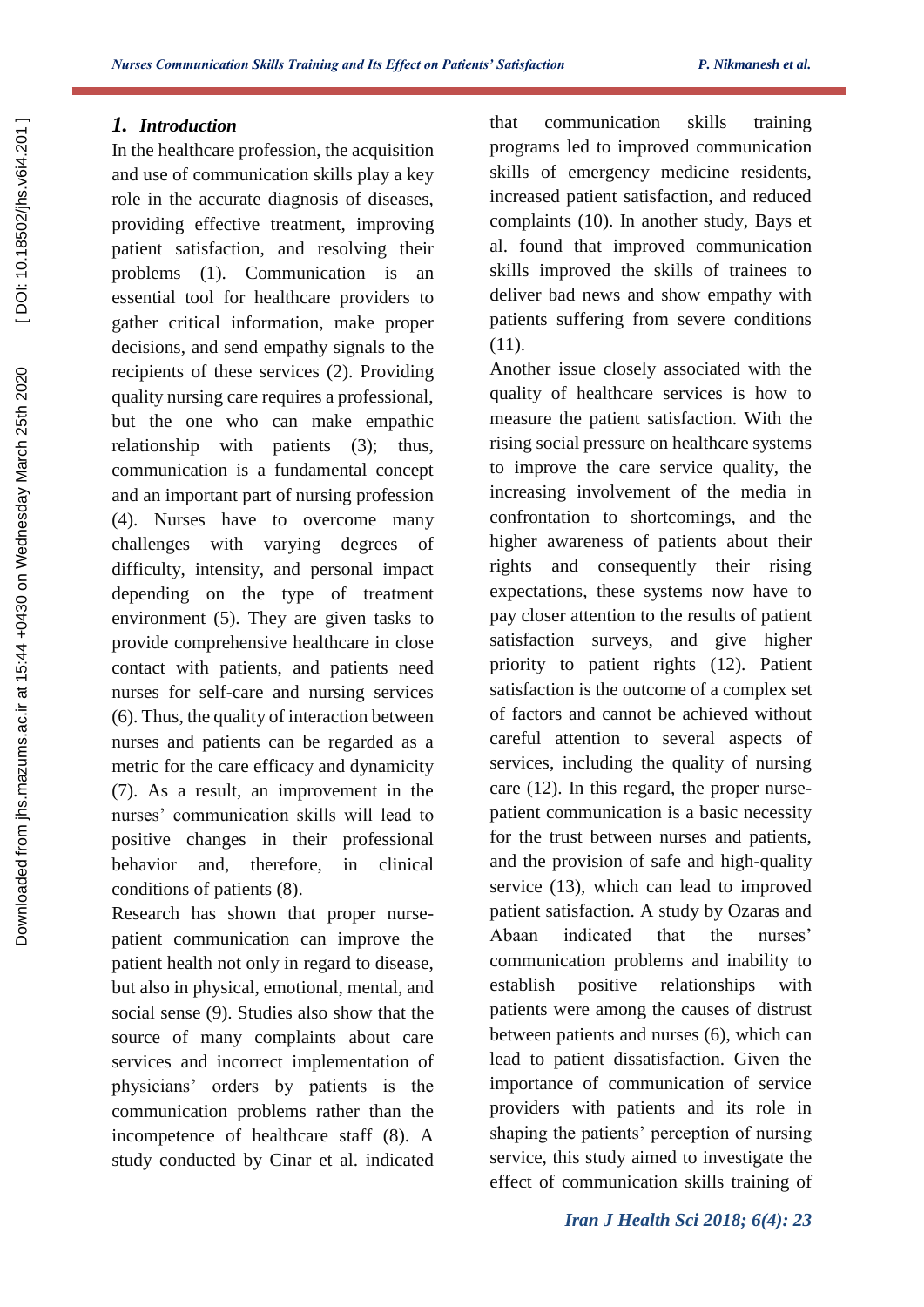nurses employed in educational hospitals affiliated to Shiraz University of Medical Sciences on the patient satisfaction.

### *2. Materials and Methods*

 $\overline{1}$ 

This Cross-sectional study was conducted in 13 hospitals affiliated to Shiraz University of Medical Sciences (SUMS) in 2017. The study population consisted of patients visiting these hospitals, nurses who received communication skills training (581 people), and nurses who did not receive this training (2047 people). In the beginning of the study, nursing personnel of hospitals were informed about the voluntary communication skills training courses to be held for nurses. A total of 581 nurses enrolled and completed all the courses. The courses were held by the training supervisor of each hospital under the supervision of the researchers. The courses consisted of nine two-hour sessions held over a period of three months. Communication skills topics covered in the courses included basic communication concepts, types of communication, communication process and components (in accordance with SMCR-F Model (Source, Message, Channel, Receiver-Feedback)), features of a positive communication, determinants of communication quality, basics of nursepatient communication, stages of nursepatient communication, barriers to communication, and nurse-patient communication framework and ethics. The training was conducted with active participation of nurses through mutual discussions.

At the end of the courses, the sample size was determined using the sampling method of the rule of thumb and based on the opinion of the statistical advisor. In this way, in less than two months from the end of the courses, 50 trained and 50 untrained nurses were randomly chosen for comparison. For this purpose, the total sample size was divided among 13 hospitals in proportion to hospital size, and then in each hospital, the nurses were chosen at random based on their employee code with the help of a random number table. For patients, the sample population was formed through convenience sampling based on a preliminary study and the rule of thumb on 400 patients (200 patients under the care of trained nurses and 200 patients served by untrained nurses). The inclusion criteria were as follows: patients older than 18 years of age with at least 3 days of hospitalization and the ability to participate in the study and without severe mental problems. In the case of patients lacking sufficient consciousness or those admitted to ICU, the questionnaires were filled out by the patient accompaniment (close relative/guardian).

Data collection instruments included two standard questionnaires: The Nurse Quality of Communication with Patient Questionnaire (NQCPQ) developed by 16. Vokovic et al. (14), and Patient Satisfaction Scale developed by La Monica and Oberst (15). The NQCPQ consisted of two sections, one covering the demographic information of patients, and the other one containing questions about nurse-patient communication. The second section contained 24 questions on verbal, nonverbal, and general communication with responses provided based on 6-point Likert scale (Don't know=1, Never=2, Rarely=3, Sometimes=4, Often=5, Always=6). Based on the obtained total score, which could range from 24 to 144, the result of this questionnaire was interpreted as poor nurse-patient communication (scores between 24 and 64), moderate nurse-patient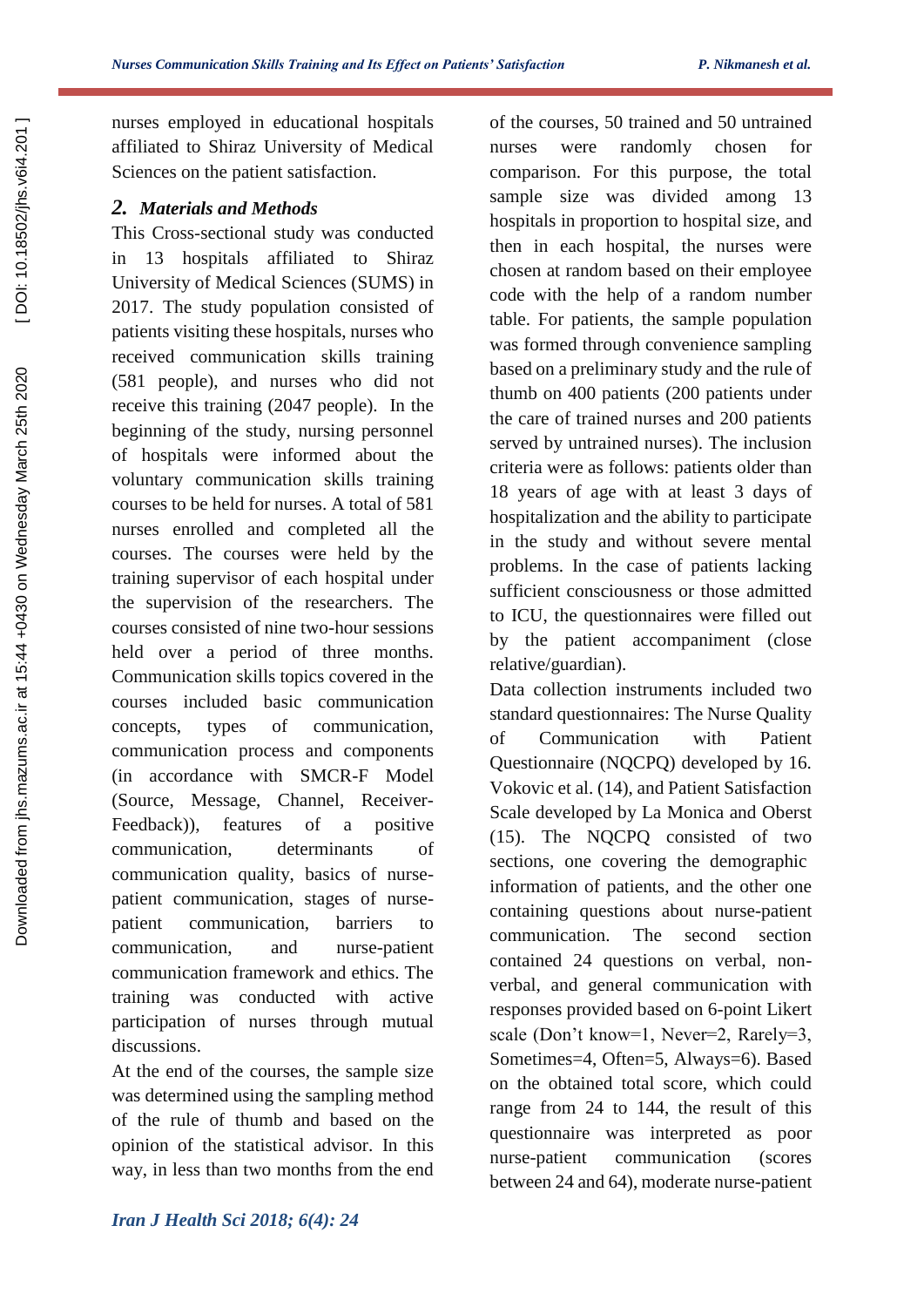communication (scores between 65 and 104), or good nurse-patient communication (scores between 100 and 144). La Monica-Oberst Patient Satisfaction Scale (LOPSS) contained 41 questions with responses provided based on 7-item Likert scale (from completely agree to completely disagree). Based on the total score (ranging from 41 to 287), the result of the scale was interpreted as poor patient satisfaction (41-123), moderate patient satisfaction (124-205), or good patient satisfaction (206-287). The face and content validity of these questionnaires were verified by 8 members of the faculty of medical and health services management at SUMS. The reliability of NQCPQ and LOPSS was assessed by pretesting 60 questionnaires, which resulted in Cronbach's alpha of 0.87 and 0.89, respectively. Participation in the study was completely voluntary. All participants were briefed about the research objectives, were

assured about the confidentiality of information and responses given during the study, and asked to give oral consent. The questionnaires were distributed and collected anonymously. For illiterate patients, questionnaires were filled through private interviews. The data collected from completed questionnaires were entered into SPSS23 for analysis using T-test, ANOVA, Tukey test, and Pearson correlation coefficient at a significance level of  $\alpha = 5\%$ .

# *3. Results*

The demographic features with most frequency among the participating patients were: being male (66.8%), being in the age group of 27-35 (27%), being married (77.3%), having a high school education (36.5%), being self-employed (24.5%), having two past visits to the hospital (42.3%), and having a hospital stay duration of 8-14 days (52.3%) (Table 1).

|                       | <b>radic 1.</b> Demographic enaracteristics of participating patients |        |         |
|-----------------------|-----------------------------------------------------------------------|--------|---------|
| Variable              | Class                                                                 | Number | Percent |
| Age                   | 18-25                                                                 | 80     | 20.0    |
|                       | 26-35                                                                 | 108    | 27.7    |
|                       | 36-45                                                                 | 102    | 25.5    |
|                       | $46 - 55$                                                             | 84     | 21.0    |
|                       | >55                                                                   | 26     | 6.5     |
| Gender                | Male                                                                  | 267    | 66.8    |
|                       | Female                                                                | 133    | 33.2    |
| <b>Marital</b> status | Single                                                                | 66     | 16.5    |
|                       | Married                                                               | 309    | 77.2    |
|                       | Widow(er)/divorced                                                    | 25     | 6.3     |
| Education             | Illiterate                                                            | 5      | 1.3     |
|                       | Elementary school                                                     | 39     | 9.7     |
|                       | Middle school                                                         | 72     | 18.0    |
|                       | High school                                                           | 146    | 36.5    |
|                       | College                                                               | 138    | 34.5    |
| Occupation            | Teacher                                                               | 34     | 8.5     |
|                       | Office employee                                                       | 61     | 15.2    |
|                       | Military                                                              | 33     | 8.2     |
|                       | Farmer                                                                | 67     | 16.8    |
|                       | Self-employed                                                         | 98     | 24.5    |
|                       | Housewife                                                             | 70     | 17.5    |
|                       | Others                                                                | 37     | 9.3     |
| Number of             | Once                                                                  | 151    | 37.7    |
| past hospital         | Twice                                                                 | 169    | 42.3    |
| visits                | Three times                                                           | 58     | 14.5    |
|                       | Four times                                                            | 22     | 5.5     |
| Duration of           | $3-7$ days                                                            | 155    | 38.7    |
| stay                  | 8-14 days                                                             | 209    | 52.3    |
|                       | 15 days and more                                                      | 36     | 9.0     |

**Table 1.** Demographic characteristics of participating patients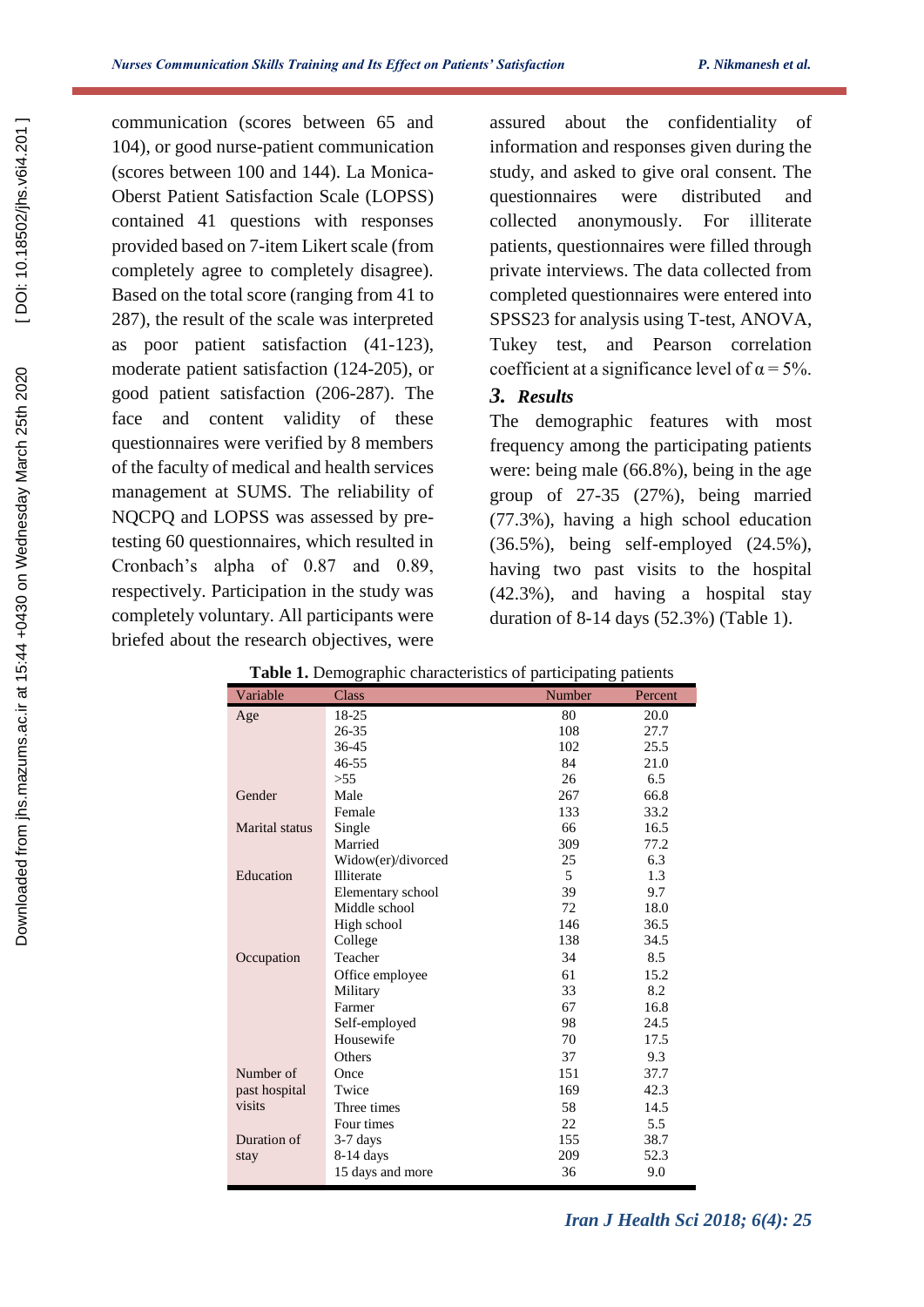As shown in Table 2, the mean satisfaction (LOPSS) scores of the patients under the care of trained nurses and those served by untrained nurses were 174.27±21.14 and 165.55±42.10, respectively. A significant relationship was found between the

 $\overline{1}$ 

communication skills training of nurses and the satisfaction of participating patients  $(P=$ 0.011), in the sense that the patients who received care from trained nurses were significantly more satisfied with nursing service (Table 2).

**Table 2.** Mean and standard deviation of LOPSS score and its relationship with the communication skills training of nurses

| <b>Nurse</b> | <b>Number</b><br>of patients | <b>Mean</b> | <b>SD</b> | t-statistic | <b>P-value</b> | <b>Difference</b><br>in means | SD of<br>difference |
|--------------|------------------------------|-------------|-----------|-------------|----------------|-------------------------------|---------------------|
| Trained      | 200                          | 174.24      | 23.14     | 2.56        | 0.011          | 8.71                          | 3.39                |
| Untrained    | 200                          | 165.55      | 42.10     |             |                |                               |                     |

According to the results, patients who received care from trained and untrained nurses had mean NQCPQ scores of 91.53±23.06 and 82.84±20.94, respectively. Also, given the results of the test of difference in means at 5% significance level ( $P = 0.000$ ), improvement in the nurses' communication skills can be attributed to the training courses (Table 3).

**Table 3.** Mean and standard deviation of NQCPQ scores and results of the test of difference in means

| <b>Nurse</b> | Number of<br><b>patients</b> | <b>Mean</b> | SD    | t-statistic | <b>P-value</b> | <b>Difference</b><br>in means | SD of<br>difference |
|--------------|------------------------------|-------------|-------|-------------|----------------|-------------------------------|---------------------|
| Trained      | 200                          | 91.53       | 23.06 | 3.94        | 0.000          | 8.68                          | 2.20                |
| Jntrained    | 200                          | 82.84       | 20.94 |             |                |                               |                     |

The results showed a direct and significant correlation between patient satisfaction represented by LOPSS score and nursingpatient commination represented by NQCPQ score ( $P = 0.021$ ,  $r = 0.647$ ).

According to the results, patient satisfaction score had no statistically significant relationship with gender, education, occupation, stay duration, and the number of past visits (P>0.05). However, patient

satisfaction showed a significant relationship with both age and marital status ( $P=0.027$ ). The post hoc Tukey test showed that the mean satisfaction score was significantly lower in the age group of 36- 46 than in the age group of 46-55. Also, the mean satisfaction score was significantly higher among married patients than single ones (Table 4).

| Table 4. Relationship between the respondents' demographic variables and their satisfaction with |                           |  |  |
|--------------------------------------------------------------------------------------------------|---------------------------|--|--|
|                                                                                                  | provided nursing services |  |  |

|                                                                  | <b>Demographic variables</b> | <b>Test of significance</b> |                |
|------------------------------------------------------------------|------------------------------|-----------------------------|----------------|
|                                                                  |                              | <b>Test statistic</b>       | <b>P-value</b> |
| <b>Patient satisfaction</b><br>with provided nursing<br>services | Age                          | $F=6.012$                   | 0.000          |
|                                                                  | Gender                       | $t=1.353$                   | 0.177          |
|                                                                  | Marital status               | $F = 3.647$                 | 0.027          |
|                                                                  | Education                    | $F=1.461$                   | 0.213          |
|                                                                  | Stay duration                | $F=9.245$                   | 0.084          |
|                                                                  | Occupation                   | $F=1.231$                   | 0.290          |
|                                                                  | Number of past visits        | $F=0.632$                   | 0.594          |

*Iran J Health Sci 2018; 6(4): 26*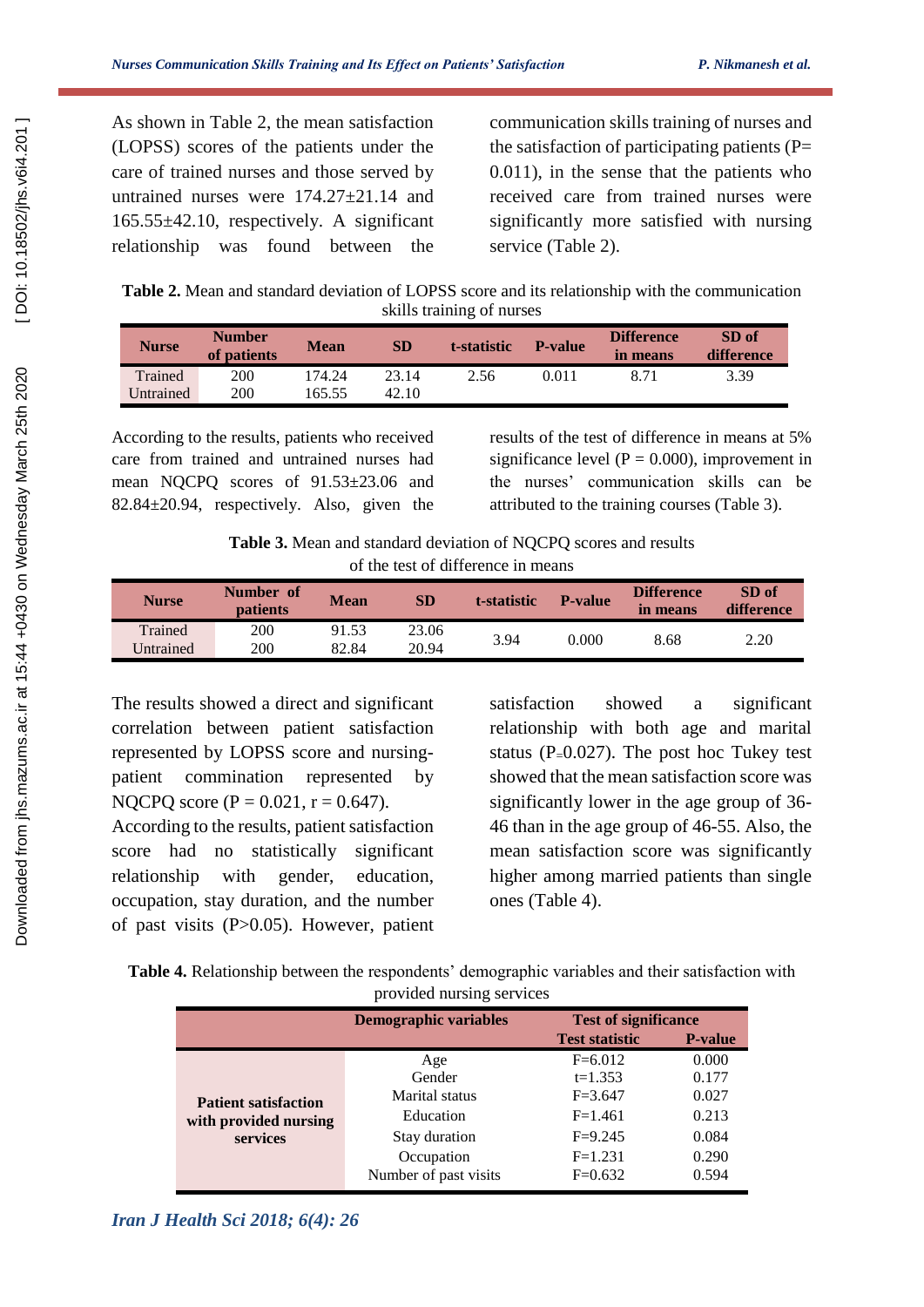# *4. Discussion*

Proper communication between nurses and patients is a basic necessity for the effective provision of nursing services in the healthcare system. The aim of this study was to investigate the effect of communication skills training of nurses on the patient satisfaction with nursing services in the teaching hospitals affiliated to SUMS. The results showed that the mean nursing-patient communication (NQCPQ) score was significantly higher among trained nurses than untrained ones. This result demonstrated the effectiveness of such training on the quality of communication between nurses and patients, which was found to be consistent, in this respect, with the results of Norgaard (16) and Hausberg's studies (17). A study carried out by Raingruber et al. also found that communication skills and effective communication with patients had a significant impact on the care quality (18). Another study on the effect of training programs on interpersonal communication skills of nurses conducted by Zarei et al. also reported a significant difference in the nurses' attitudes and knowledge about communication skills before and after the intervention (19). Also, in a study carried out by Tanabe et al. in Japan, life skills training (which included communication skills training) increased the nurses' communication skills (20). Our results also showed a direct and significant correlation between nursing-patient communication (NQCPQ) score and satisfaction (LOPSS) score of the respondents, in the sense that the patients who received care from trained nurses were significantly more satisfied with nursing services than those who received care from untrained nurses. Patients' satisfaction can be influenced by

their mental perception, their awareness about their rights, communication skills of healthcare staff (especially nurses), and other factors, such as cultural, social, and economic contexts, as well as personality and demographic characteristics (21). Thus, nurses should be able to communicate with patients effectively in such a way that they understand their needs, determine the nursing measures most suitably for each patient, and adjust these measures as needed to improve the patient's comfort and wellbeing.

A study conducted by Yazdi et al. also found a significantly higher satisfaction scores among the patients under the care of nurses who participated in the communication skills training courses (22). In contrast, Rask et al. reported that there was no significant relationship between patient satisfaction and communication skills scores before and after the intervention (23). The cause of this inconsistency could be the type of skills covered in the training sessions, the followup after the intervention, or other related factors.

Our investigation of the relationship between patient satisfaction and demographic variables showed that patient satisfaction score had a significant relationship with age and marital status. A study carried out by Lee et al. in Canada also showed a significant relationship between the patient satisfaction and age, in the sense that older patients were more satisfied with services (21). The most important limitation of this study was the potential role of confounding variables, such as income level, in the patient satisfaction. Further studies are recommended to investigate the impact of communication skills on patient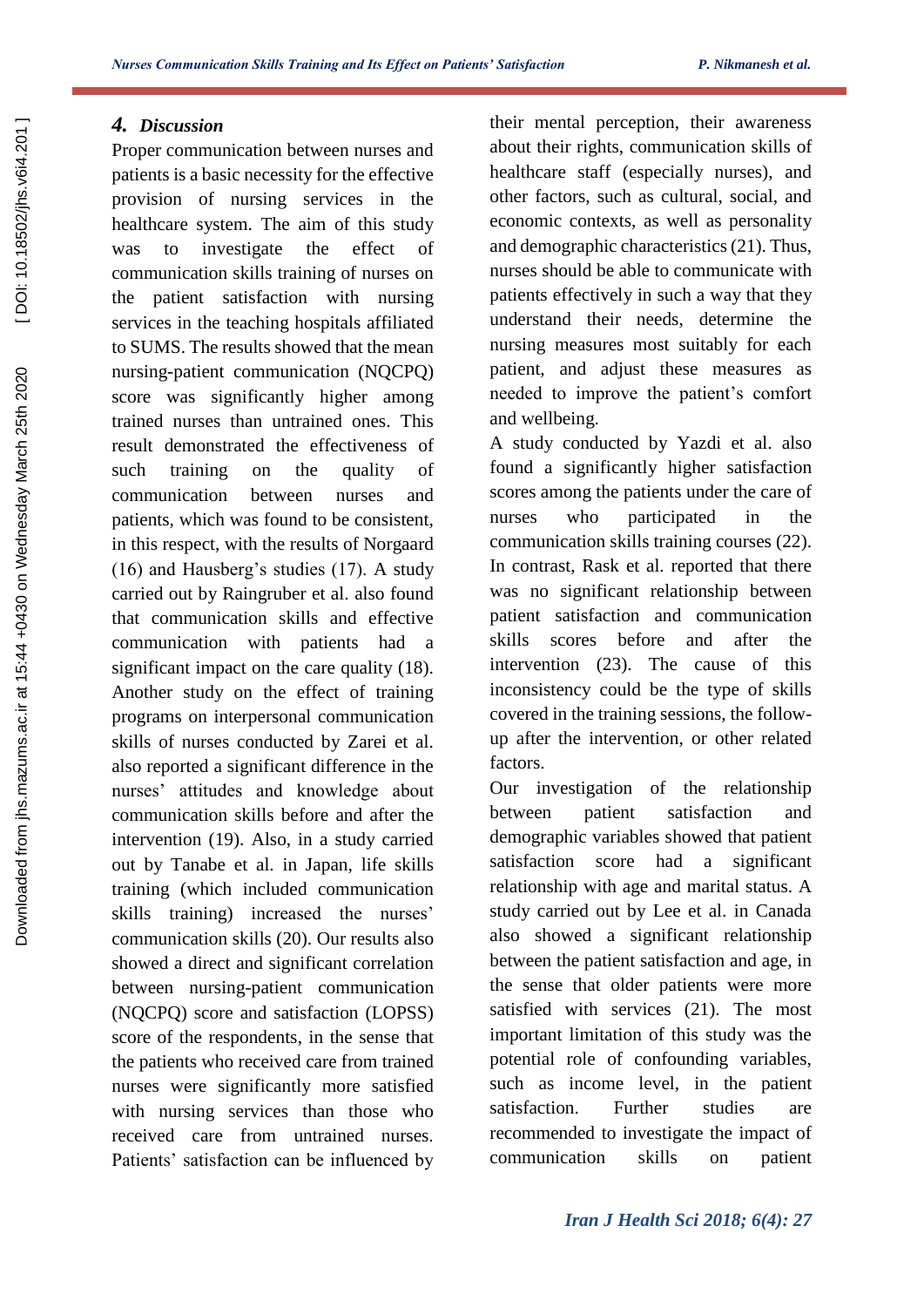satisfaction with proper control for such factors.

 $\overline{1}$ 

Implementation of communication skills training courses followed by the proper use of these skills by nurses in interactions with patients can improve the patients' satisfaction with nursing care. Hence, hospital directors and senior officials are recommended to hold coherent and continuous communication skills training courses for nurses, to enable them to learn the principles and techniques of emphatic and professional communication within a systematic and structured framework designed specifically for the acquisition of such skills. Naturally, the subsequent enhancement in the nurse-patient communication throughout the hospital system could result in significant improvement in the overall patient satisfaction with the provided care.

## *Conflicts of Interest*

The authors declare that there is no conflict of interest.

## *Authors' Contribution*

Parnian Nikmanesh and Ali Reza Yusefi developed the study concept and design. Samin Nobakht and Behjat Mohammadzadeh collected the data. Maryam Radinmanesh, Behjat Mohammadzadeh and Ali Reza Yusefi analyzed and interpreted the data. Parnian Nikmanesh and Ali Reza Yusefi wrote the manuscript. Samin Nobakht and Maryam Radinmanesh revised and edited the manuscript. All authors read and approved the final manuscript.

# *Acknowledgments*

This article was extracted from a thesis submitted in partial fulfillment of the requirements for receiving the master's degree in medical and health services

management from Islamic Azad University, Sadra Branch (Grant Number & Code of ethics: 1396-01-68-16394). Researchers would like to thank the research department of the Islamic Azad University (Sadra Branch), Shiraz University of Medical Sciences, directors of the participating hospitals, and the participating nurses, without whom this research would not be possible.

### *References*

- 1. Anbari Z, Godarzi D, Siros A, Mahdian F. Design implementation & evaluation of an educational program on improving the communication skills with patient based on WHO in Interns. Iranian Journal of Medical Education. 2012; 12(5): 308-16.
- 2. Kim WJ, Kim MY. Awareness and performance of communication skills in clinical education. Proceedings of Advanced Science and Technology Letters AST. 2014; 47: 15-8.
- 3. Bolster D, Manias E. Person-centred interactions between nurses and patients during medication activities in an acute hospital setting: qualitative observation and interview study. International journal of nursing studies. 2010; 47(2): 154-65. Doi: 10.1016/j.ijnurstu.2009.05.021.
- 4. Meleis AI. Theoretical nursing: Development and progress. 3rd ed. Philadelphia: Lippincott Williams & Wilkins; 2005.
- 5. Borhani F, Abbaszadeh A, Nakhaee N, Roshanzadeh M. The relationship between moral distress, professional stress, and intent to stay in the nursing profession. Journal of medical ethics and history of medicine. 2014; 7(4): 1-8. Doi: PMC4263391.
- 6. Ozaras G1, Abaan S. Investigation of the trust status of the nurse-patient relationship. Nursing Ethics. 2018; 25(5):628-639. Doi: 10.1177/ 0969733016664971.
- 7. Araújo IM, Silva RM, Bonfim IM, Fernandes AF. Nursing communication in nursing care to mastectomized women: a grounded theory study. Revista latinoamericana de enfermagem. 2010; 18(1):54- 60.